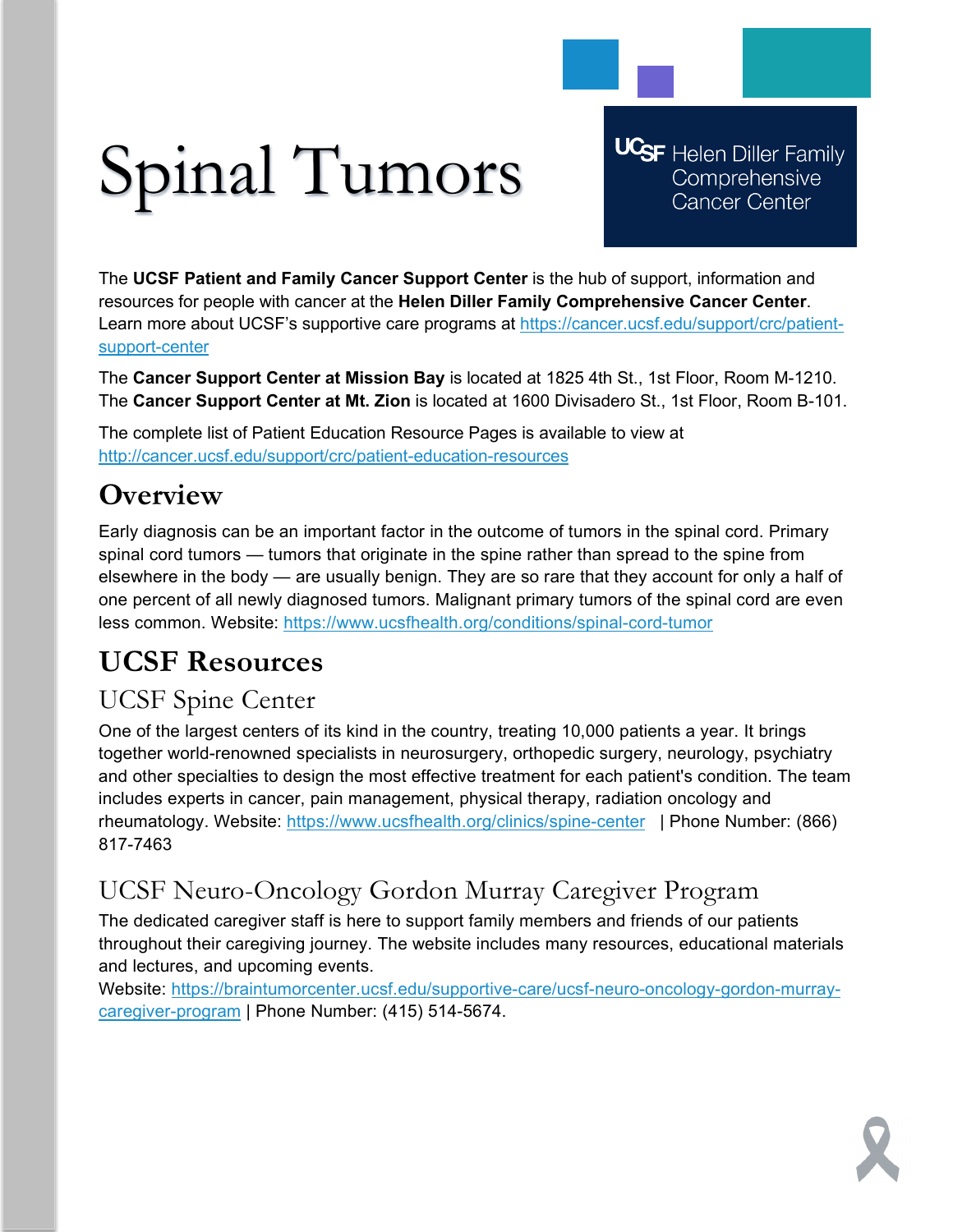## **Organizations**

American Association of Neurological Surgeons (AANS)

The AANS promotes the highest quality of patient care and advances the specialty of neurological surgery. Website: [https://www.aans.org/Patients/Neurosurgical-Conditions-and-](https://www.aans.org/Patients/Neurosurgical-Conditions-and-Treatments/Spinal-Tumors)[Treatments/Spinal-Tumors](https://www.aans.org/Patients/Neurosurgical-Conditions-and-Treatments/Spinal-Tumors) | Phone Number: (847) 378-0500

#### American Cancer Society (ACS)

At the American Cancer Society, we're on a mission to free the world from cancer. Until we do, we'll be funding and conducting research, sharing expert information, supporting patients, and spreading the word about prevention. All so you can live longer — and better. Website:<https://www.cancer.org/cancer/brain-spinal-cord-tumors-adults> | Phone Number: 800.227.2345

#### American Brain Tumor Association

ABTA supports the needs and improvement of lives of patients and caregivers. Website includes numerous educational publications, information about diagnosis, treatment, side effects and webinars. Website: [www.abta.org](http://www.abta.org/) | Phone Number: 1-800-886-2282

#### Cancer Support Community – Brain and Spinal Cord Tumors

As the largest professionally led nonprofit network of cancer support worldwide, the Cancer Support Community is dedicated to ensuring that all people impacted by cancer are empowered by knowledge, strengthened by action, and sustained by community.

Website: <https://www.cancersupportcommunity.org/brain-and-spinal-cord-tumors>| Phone Number: 888- 793-9355

#### Medline Plus: Trusted Health Information for You – Spinal Tumors MedlinePlus is a service of the National Library of Medicine (NLM), the world's largest medical library, which is part of the National Institutes of Health (NIH).

Website:<https://medlineplus.gov/ency/article/001403.htm>

#### National Cancer Institute – Spinal Tumors

The National Cancer Institute (NCI) is the federal government's principal agency for cancer research and training. NCI is deeply committed to the core values of equity, diversity, and inclusion that allow all staff to reach their potential and fully contribute to the Institute's cancer mission. Website:<https://www.cancer.gov/rare-brain-spine-tumor/>

#### National LGBT Cancer Network

The National LGBT Cancer Network works to improve the lives of LGBT cancer survivors and those at risk by: EDUCATING the LGBT community about our increased cancer risks and the importance of screening and early detection; TRAINING health care providers to offer more culturally-competent, safe and welcoming care; and ADVOCATING for LGBT survivors in mainstream cancer organizations, the media and research.

Website: <https://cancer-network.org/about/> | Phone Number: 212-675-2633